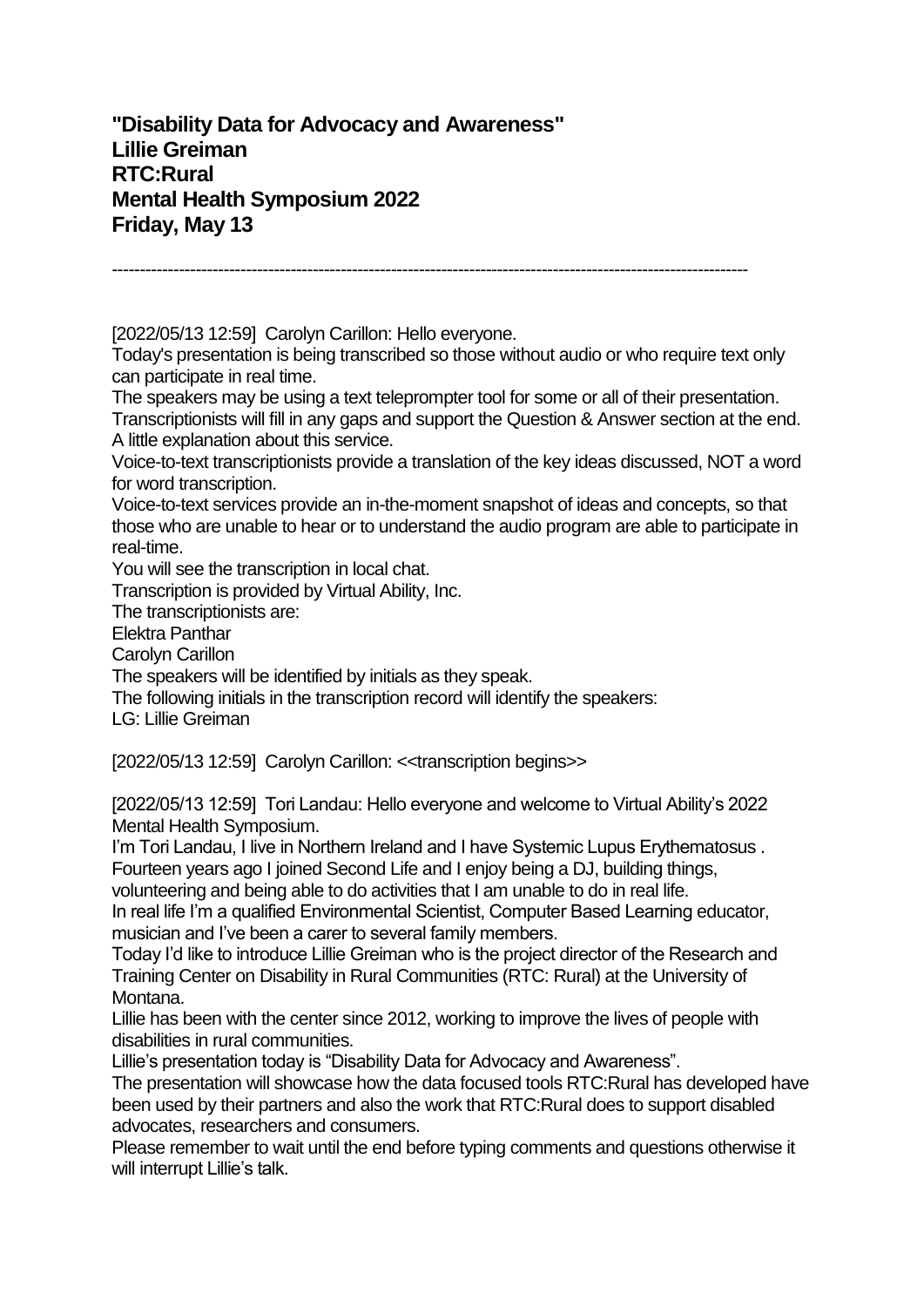Welcome, Lillie. The floor is yours.

[2022/05/13 13:03] Elektra Panthar: LG: Thank you Hello everyone, can you see me and my slides? Thank you Tory and thank everyone for attending I'm honored to be here, it's my first time in SL and I'm enjoying it a lot

[2022/05/13 13:05] luluruthy Resident: Slide 1 "Disability Data for Advocacy and Awareness" Research & Training Center on Disability in Rural Communities Prepared by Lillie Greiman, Ari Lissau and Arin Leopold Funded by: National Institute on Disability, Independent Living, and Rehabilitation Research

(NIDILRR)

Slide 2 "Introduction and Presentation overview"

Lillie Greiman (she/her)- RTC:Rural project director and data nerd

In this presentation we will:

•learn about RTC:Rural data tools

•learn about current/ongoing disability data advocacy efforts

•explore how you can get involved!

Please hold your questions and comments until the Q&A at the end.

[2022/05/13 13:06] Elektra Panthar: LG: I didn't know I was a data nerd until I started this job!

[2022/05/13 13:06] luluruthy Resident: Slide 3 "Why Data Matters"

There is power in data.

• Who gets represented and how?

• What questions get asked and why?

Data systems can be used to marginalize and exclude as much as they can be used to include and understand.

• Good data, bad data, no data

• Inclusion and representation

[2022/05/13 13:07] Elektra Panthar: LG: later we can discuss how anyone who is interested can get involved

Inclusion is very important especially in this world that is so focused on data We have whole communities that are left out of the decision making process

[2022/05/13 13:08] luluruthy Resident: e.g., nursing homes, licensed and unlicensed group homes, detention facilities, prisons, jails,

detention centers, and other carceral facilities, intermediate care facilities, long-term care facilities, regional centers, state hospitals, acute care hospitals,

rehabilitation hospitals, psychiatric hospitals, veteran's hospitals, hospice facilities, assisted living facilities without individual rooms, residential treatment centers, and other congregate shelters

[2022/05/13 13:08] Elektra Panthar: LG: we'll identify what those data gaps are

We coalesced when we noticed how COVID-19 was impacting people differently based on their conditions

Congregate settings: where people leave together and probably have limited access to what they actually need - nursing homes, prisons, etc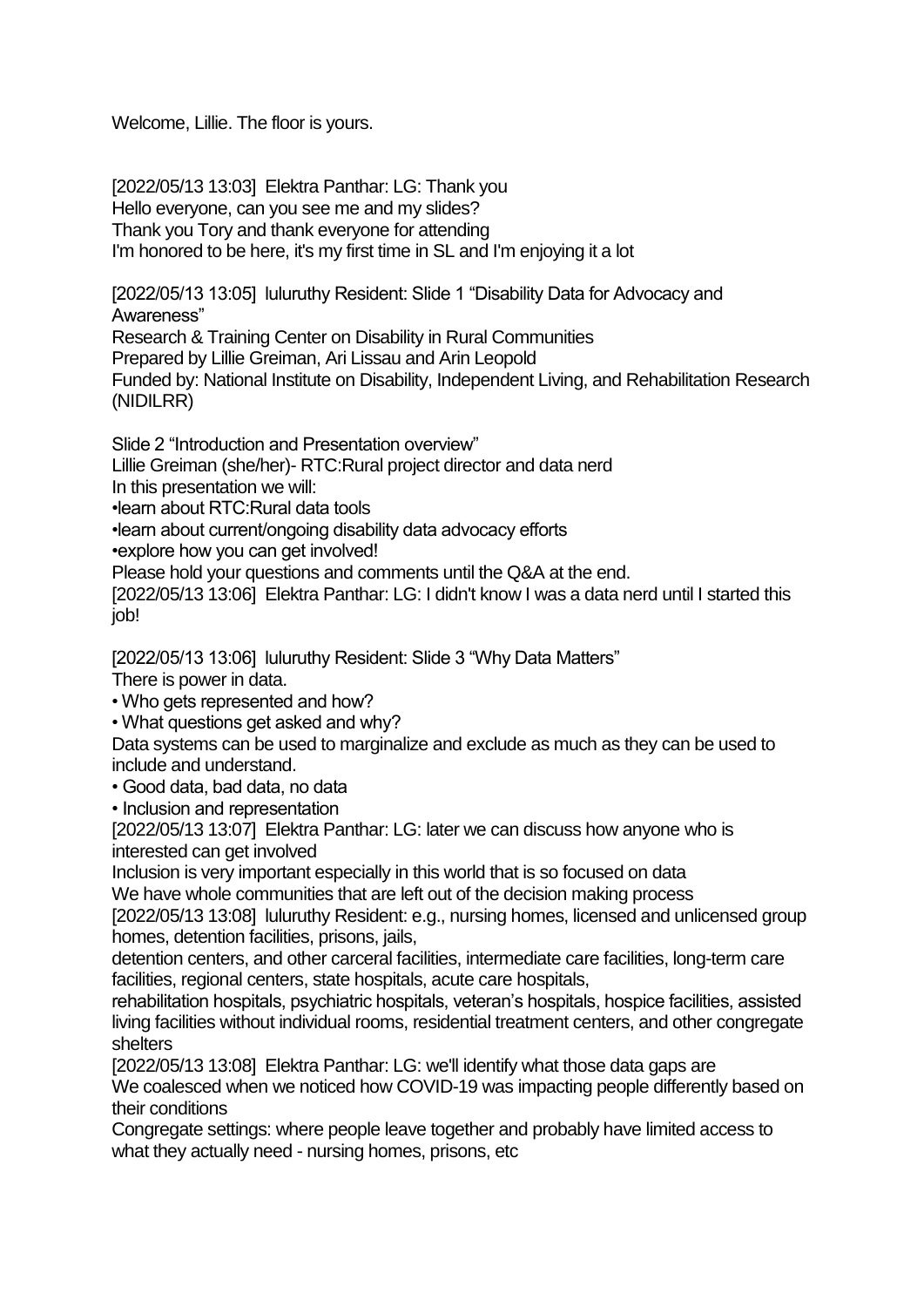[2022/05/13 13:11] luluruthy Resident: People with disabilities disproportionately reside across all types of congregate settings but the data reporting systems and structures across these settings generally do not reflect this, forcing advocates and researchers into silos.

## Slide 4 "Why Data Matters"

The ability to access, understand and use data is critical to supporting the public health needs of any community.

Disabled people are often made invisible across federal policy through the lack of data collection and representation leading to a disability data inequity.

- In congregate settings
- In intersectional spaces/identities

Slide 5 "Increasing data access"

The ability to access, understand and use data is critical to supporting the public health needs of any community.

Many federal and state data systems require a base level technical expertise or even specialized software to access and analyze these data

Here at RTC:Rural, we have been working to improve data accessibility and usability across several projects and with a range of community based partners.

In this presentation we will present the tools we have developed to increase access to disability data at the county level through accessible technology and GIS mapping.

Slide 6 "Disability Map Series"

Our Disability Map Series is one example of how different data visualization methods can improve access and usability of disability data.

Using 5-year (2013-2017) American Community Survey estimates provided by the U S Census Bureau, we have produced a series of more than 700 thematic maps displaying rates of disability and other important variables at the county level.

[2022/05/13 13:14] Elektra Panthar: LG: I say it's important to focus on a county level because rural areas are also areas that are impacted negatively about access

My background is in geography so I've always loved maps, about human interactions with spaces

[2022/05/13 13:14] luluruthy Resident: These variables include disability status by gender, disability type (such as mobility and cognitive difficulties), and employment, poverty, and veteran statuses.

We mapped these variables at both the state and national levels, and have also produced other specialty maps related to national response efforts to crises.

The image on this page is a snapshot of where this work can be accessed, and below it is the web address to this page:

<https://www.umt.edu/rural-institute/rtc/focus-areas/maps/default.php>

The next few slides will be displaying examples from each of these map series.

[2022/05/13 13:16] Elektra Panthar: LG: over 500 maps, high quality, accessible for screen readers

I hope we can update it soon and improve on it

[2022/05/13 13:17] luluruthy Resident: Slide 7 "Disability in America: People with Disabilities in Poverty (2017)"

Here is one example from our national map series.

This map displays rates of people living in poverty with a disability at the county level across the United States.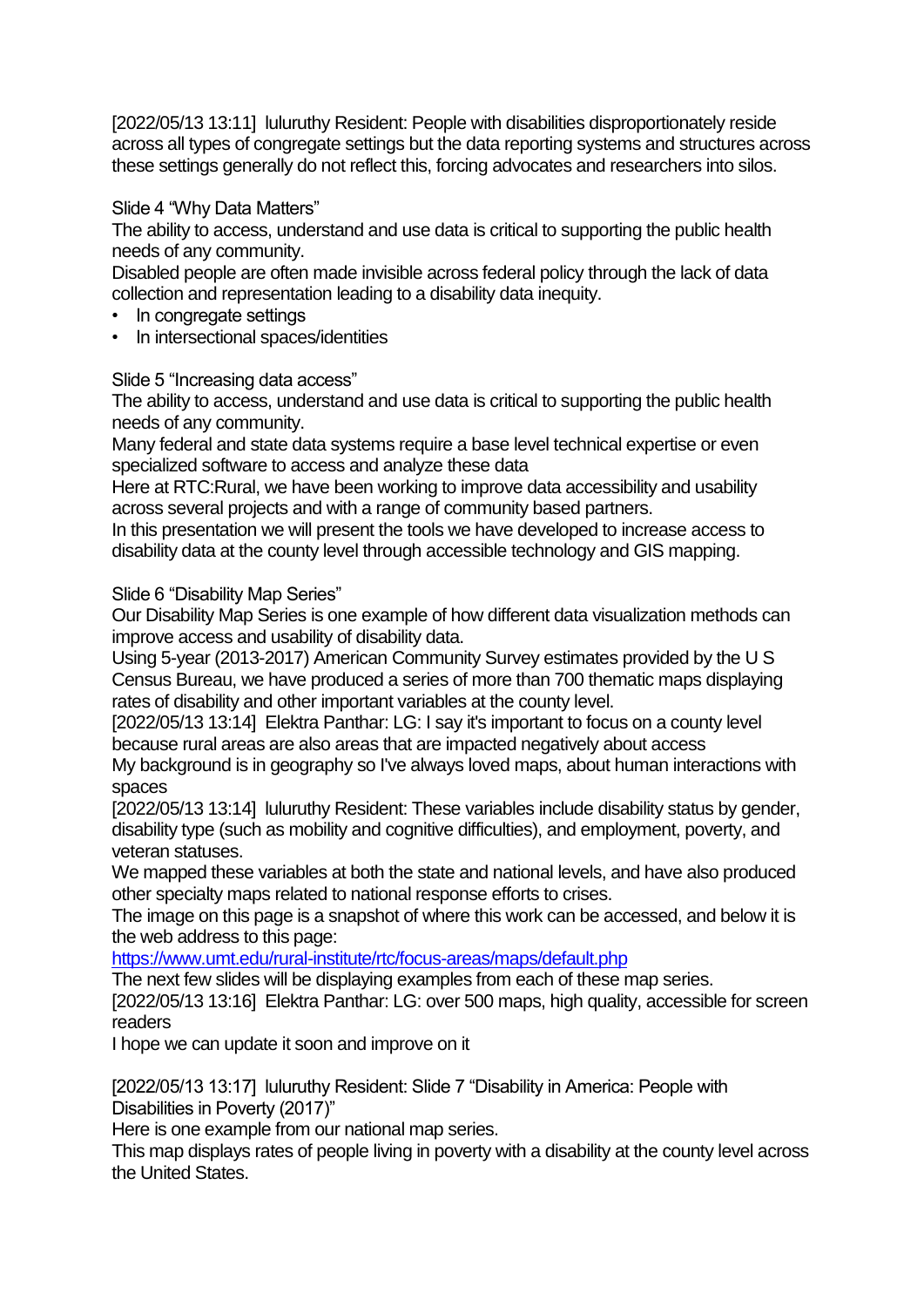Rates have been broken into 4 categories, with the lightest shade representing the lowest rates of disability and the darkest shade showing where rates are highest.

Slide 8 "Veterans with a Disability: South Carolina" and "People Employed with a Disability: Iowa"

Here are two examples from our State Map Series, where we have mapped each of the 14 variables for all 50 states and Puerto Rico.

For these maps, we included a point layer of the 5 most populous cities for each state to sort of show some of the urban-rural disparities that we often see here in the US.

The map of South Carolina shows rates of veterans living with a disability across each county within the state.

Next to that we have map of the rates of employed people living with a disability in each county in the state of Iowa.

[2022/05/13 13:19] luluruthy Resident: Slide 9 "Informing national emergency preparation & response"

In addition to our state and national map series, we have used these ACS data to map disability rates in areas that have been impacted by natural disasters and other crises. For example, in 2020, RTC:Rural mapped disability counts and rates in the pathway of Hurricane Laura.

On the left is the count of people with disabilities, on the right is the disability rate for each county.

It is important to note, while counts are highly concentrated in urban areas, we can see that rates of disability at the county level tend to be higher in rural counties.

Maps like these can be used to inform efforts around disaster relief and planning and other national crises.

[2022/05/13 13:21] Elektra Panthar: LG: We've been able to do maps like these for a few hurricanes, and hope to keep doing it - unfortunately they're getting worse, so this is becoming more and more important for emergency preparation and response

[2022/05/13 13:21] luluruthy Resident: Slide 10 "Disability Counts: Data Lookup" Another data accessibility tool that we have created here at RTC:Rural using ACS estimates on disability rates is the Disability Counts tool.

This easy-to-use tool is screen reader friendly and allows users to access ready-to-use disability data for any state and county in the United States.

We have recently updated this data access tool with the most recent 2015-2019 American Community Survey data as made available by the US Census.

The variables available include the same variables used to create the map series, with the addition of race and metropolitan status (urban rural count classifications)

These datasets can be viewed on a webpage or downloaded in ready-to-use CSV format, and include all 14 disability variables, with the addition of race and metropolitan status.

The webpage URL is[: http://rtc.ruralinstitute.umt.edu/geography/](http://rtc.ruralinstitute.umt.edu/geography/)

[2022/05/13 13:23] Elektra Panthar: LG: we've updated it to the 2016-2020 data

You can select the states and counties you are interested in , choose the variables and give you a file you can download with access to the data

You can also compare the data

This is accessible to screen readers

We wanted to simplify the process to access the data

[2022/05/13 13:24] luluruthy Resident: Slide 11 "Coming soon: Disability data dashboards"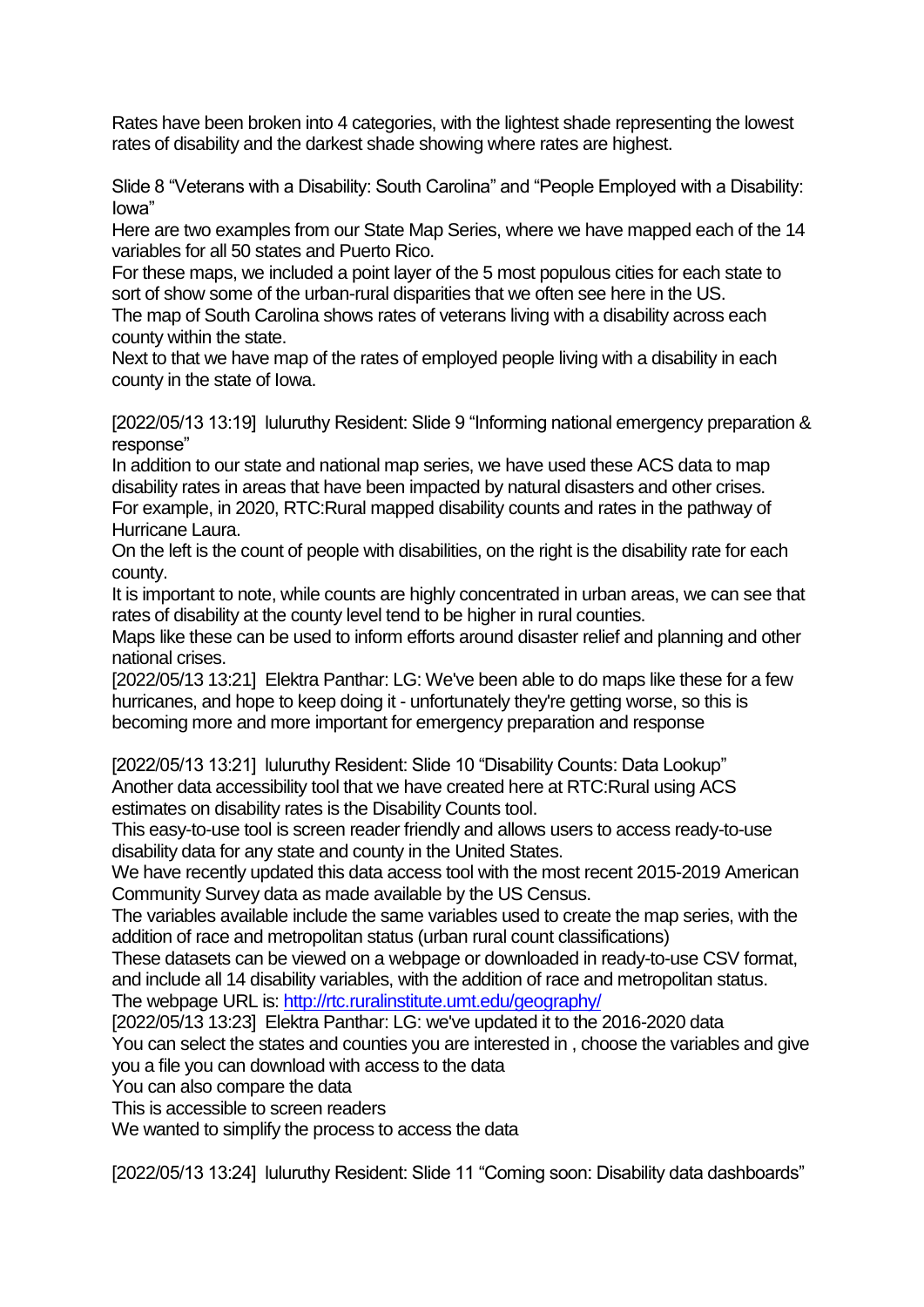[2022/05/13 13:25] Elektra Panthar: LG: sign up for our newsletter or write me an email for when this tool will become available

The dashboard can give you an interactive view of the data I mentioned We added one about institutional population as well

[2022/05/13 13:25] luluruthy Resident: Slide 12 "DisDATA and Pandemic Response" DisDATA (Disability Advocates Taking Action) formed in Fall of 2020 in response to the countless disabled lives lost to the COVID-19 pandemic, particularly in institutions and congregate settings.

Our national inability to count those lives and prevent their loss exposes a long-standing issue that disabled people are missing from data design, collection, and decision-making. [2022/05/13 13:28] Elektra Panthar: LG: hopefully we'll inform better where people in more need of help live, and which areas have more concentration of sick people to help in case of pandemic

[2022/05/13 13:27] luluruthy Resident: This problem is preventable through collective action.

Aim to work in solidarity with all disabled people, disability led organizations and other groups of people who are systemically marginalized

due to structural ableism and racism to collect the data needed to advocate for and affect change

DisDATA seeks data equity for disability justice.

Improved disability representation across all levels of data collection

- How questions are asked
- How surveys are implemented
- How/which data are used to inform policy

Slide 13 "DisDATA: Data in action"

Supported CILs in state and national advocacy efforts

• Communicated state level disproportionate impact to secure funding streams for emergency transitions pilot programs

• increased community awareness of the pandemic's effect on congregate settings to support current and future advocacy efforts to increase access to HCBS services and housing

Identified major data limitations and discrepancies

- Identified major disparities between CDC, CMS, and state data; discounts validity and trustworthiness of data accuracy
- lack of consistency between definitions of congregate setting types across data sets

Slide 14 – "COVID-19 Cases in CMS Nursing Facilities since July 5th, 2021" This video graphic illustrates the change in weekly COVID 19 deaths in CMS Nursing facilities, by county, over a period of 10 weeks from July 5th to September 19th 2021. [2022/05/13 13:33] Elektra Panthar: LG: most data we had access to was in federally supported nursing homes, there was little data in detention facilities and almost none in psychiatric institutions, so those deaths were not figured in the federal numbers [2022/05/13 13:32] luluruthy Resident: Counties are shaded from white, to light orange, to red, on a scale from 0 to 59.

White or light orange counties have fewer deaths and red counties have more deaths. Counties for which we don't have data or where there are no nursing facilities are shaded grey.